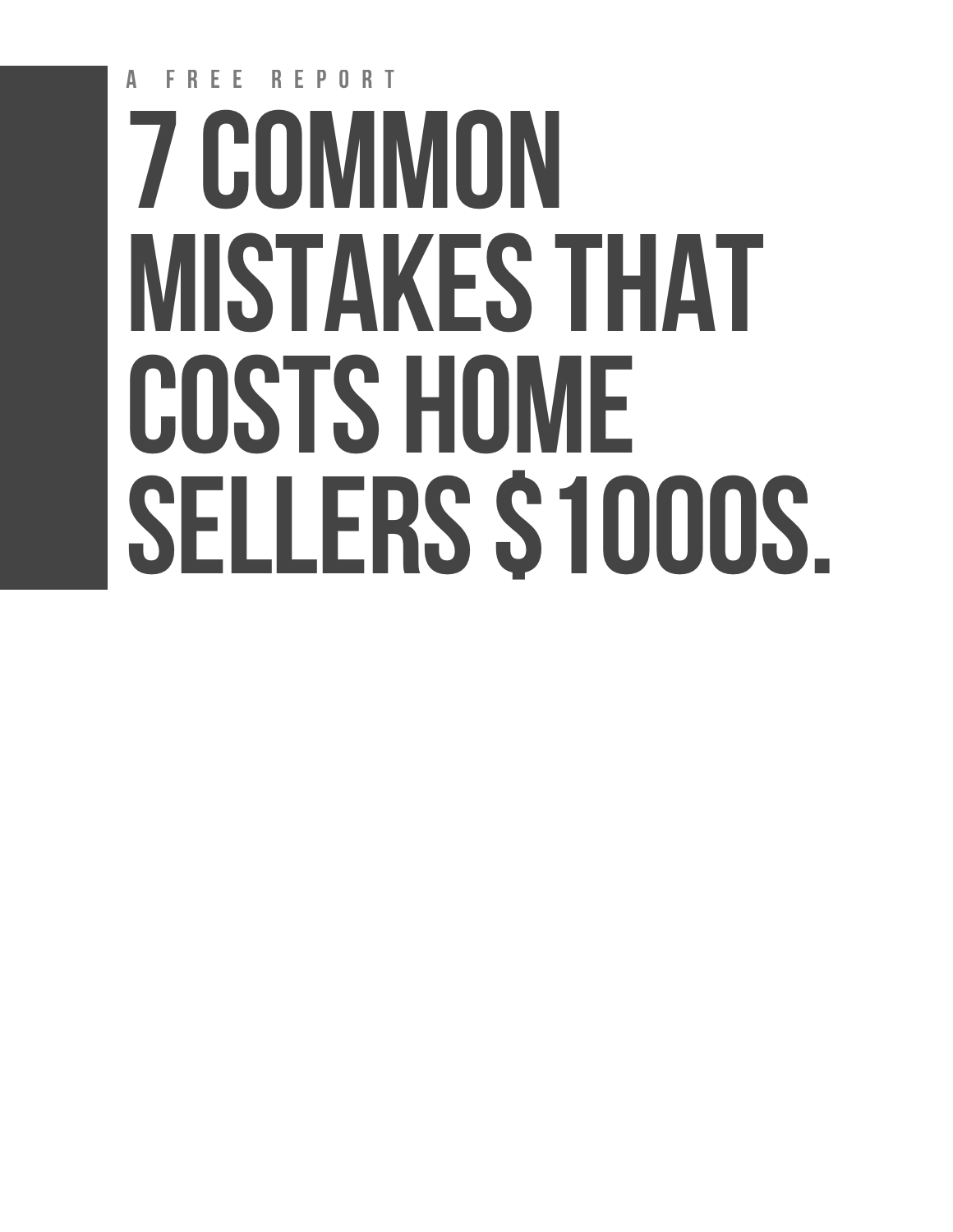We've rounded up the dos and don'ts that will help you collect thousands (if not hundreds of thousands!) for your place.

### 1. Don't … ask for too much money.

Yes, you know what you paid for the house. But that doesn't mean that it's still worth that amount—or that it's appreciated in value since you bought it. Your house is only worth what the market is willing to pay you. It doesn't matter what's in it. And it doesn't matter what your mortgage is. Your realtor has an eye on the market and knows what kind of prices homes—just like yours—are garnering now. Pricing your home too high will discourage interested parties from making an offer, and your property could sit for months, which isn't your goal.

What to do: Have a realtor give you a price on the home (or get a [comparative](http://www.learnvest.com/knowledge-center/how-does-comparative-market-analysis-work/)  [market analysis\)](http://www.learnvest.com/knowledge-center/how-does-comparative-market-analysis-work/), and—this is key—don't ignore them. Keep in mind that even if you've made pricey improvements to the home (granite countertops, stainless steel appliances), you may not get your money back if you're the only home on the block with such upgrades. If comparable kitchens in the neighborhood don't have similar upgrades, buyers aren't expecting fancy perks in yours, and may not be willing to pony up for the difference.

### 2. Don't … skip the marketing.

You may think that all you have to do is take one photo of the house, stick a "For Sale" sign in your yard and buyers will come pouring in the door. Au contraire. The only way to guarantee that you're going to get the highest price for the house is to use all of the marketing options available to you. This means Internet advertising, 30 pictures of your house, public open houses and even postcards. The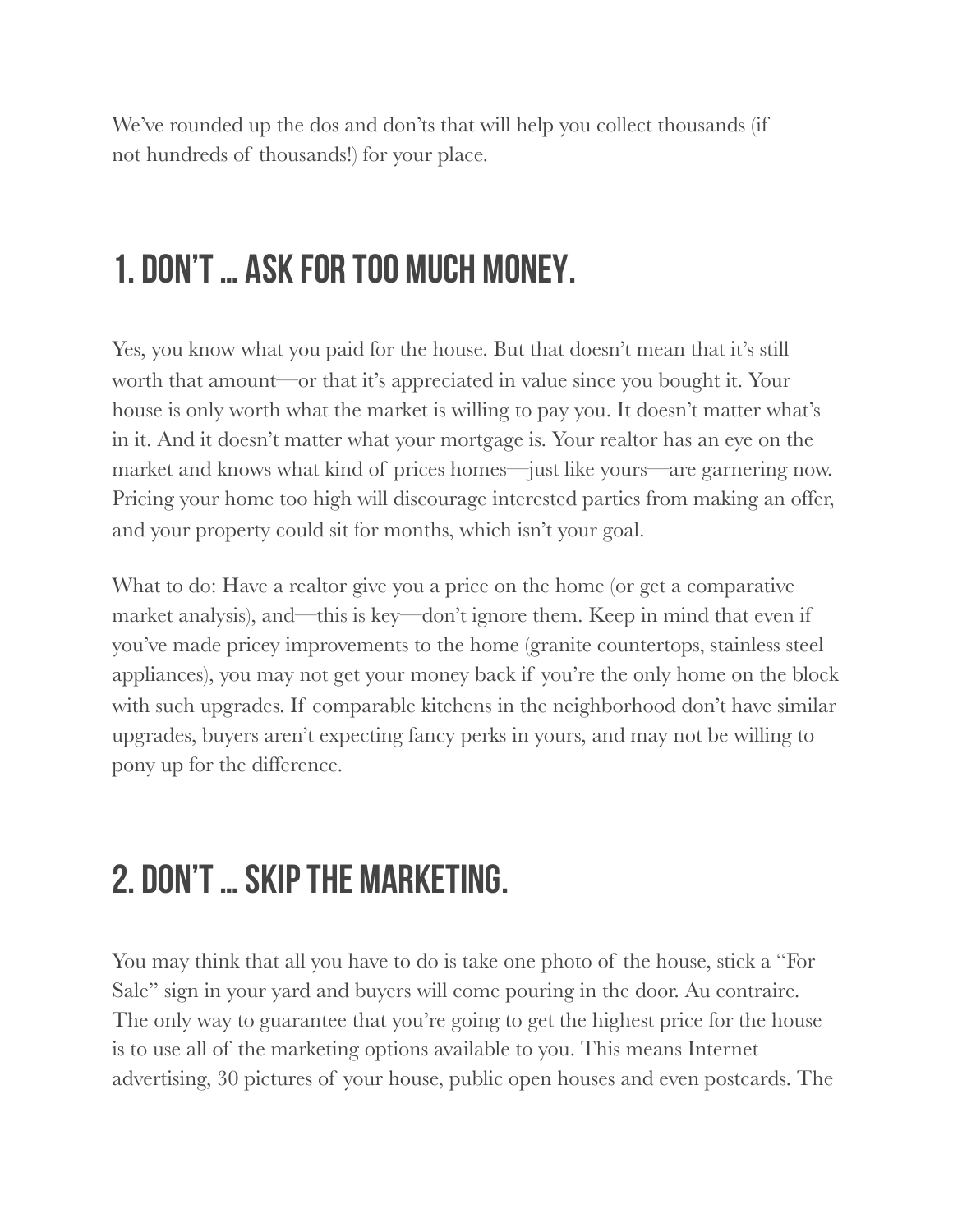more people who see your house, the better your chances are of selling it. In an age when buyers start their searches online, counting on drive-bys and word of mouth isn't enough anymore.

What to do: Don't wait until the last minute to notify a realtor that your house is for sale. If you can, give her at least a month of lead time, so she can research comparable homes and set a good price. Give them time to book their favorite professional photographer. And give them time to photograph your house on a day the sun is out. In fact, if you live in a seasonal area, and you know that you're going to put the house on the market in February, have photos taken in September, when the grass is still green and the trees have leaves.

## 3. Don't … go it alone

If you've bought and sold half a dozen homes of your own or you live in a soughtafter neighborhood where they sell in two days, you might be able to pull off a For Sale By Owner. If you aren't a seasoned pro, however, let a professional take the reins. Depending on the laws in your state, you're really accepting some liability by trying to sell it yourself, unless you have a friend or an attorney who can guide you through the process. A realtor also knows what's selling around you, and for what price. They can tell you whether an offer is reasonable, and help you negotiate smartly. Plus, you may not save as much as you think in the end. People who buy For Sale By Owner houses automatically discount the price they're willing to offer because there is no realtor involved.

What to do: Look for a real estate agent who is responsive and has a track record of selling homes quickly.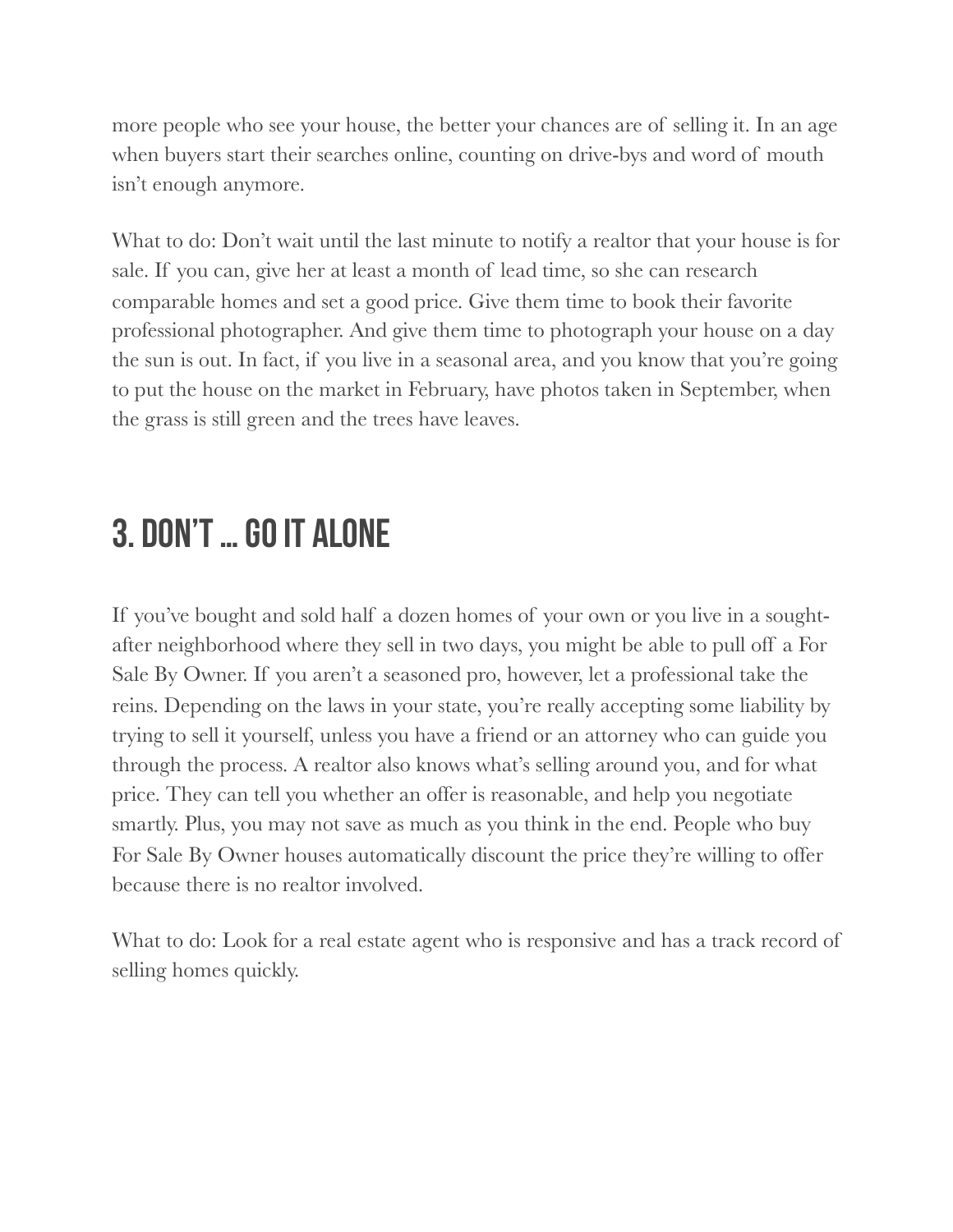# 4. Don't … neglect to fix things that are broken.

If sellers walk through your house and spot a handful of items that need immediate repair, they're going to wonder how well you've maintained the things they can't see. The entry way is a big tip-off. Got a loose hand rail on the steps, sagging screen door or jiggly door knob? Fix them. Clear your gutters, patch holes in your walls and address dripping faucets.

What to do: Do a walk-through of your own home, pretending that you're seeing it for the first time. What things have you always meant to fix? Now is the time. Spend a few weekends dealing with all of those niggling projects to get your home in show-worthy shape.

## 5. Don't … get emotionally involved.

Yes, it's your house. Yes, you sweated blood and tears to get it just the way you wanted it. But, no, that does not make it someone else's "perfect," particularly when you've made some unique decorating decisions. You want the space to look as neutral as possible, so buyers can envision themselves in the space. So even if those teal walls in the bedroom look knock-out great with your duvet, they probably won't match anyone else's things. Let go of the features you love, and make it a house most people could love—and that might mean painting all of the walls a soft, neutral color.

## 6. Don't … get offended by a lowball offer.

Just because someone came in with a really low bid is no reason to walk off in a huff. Now's your chance to negotiate. Buyers are trying to buy your house for the